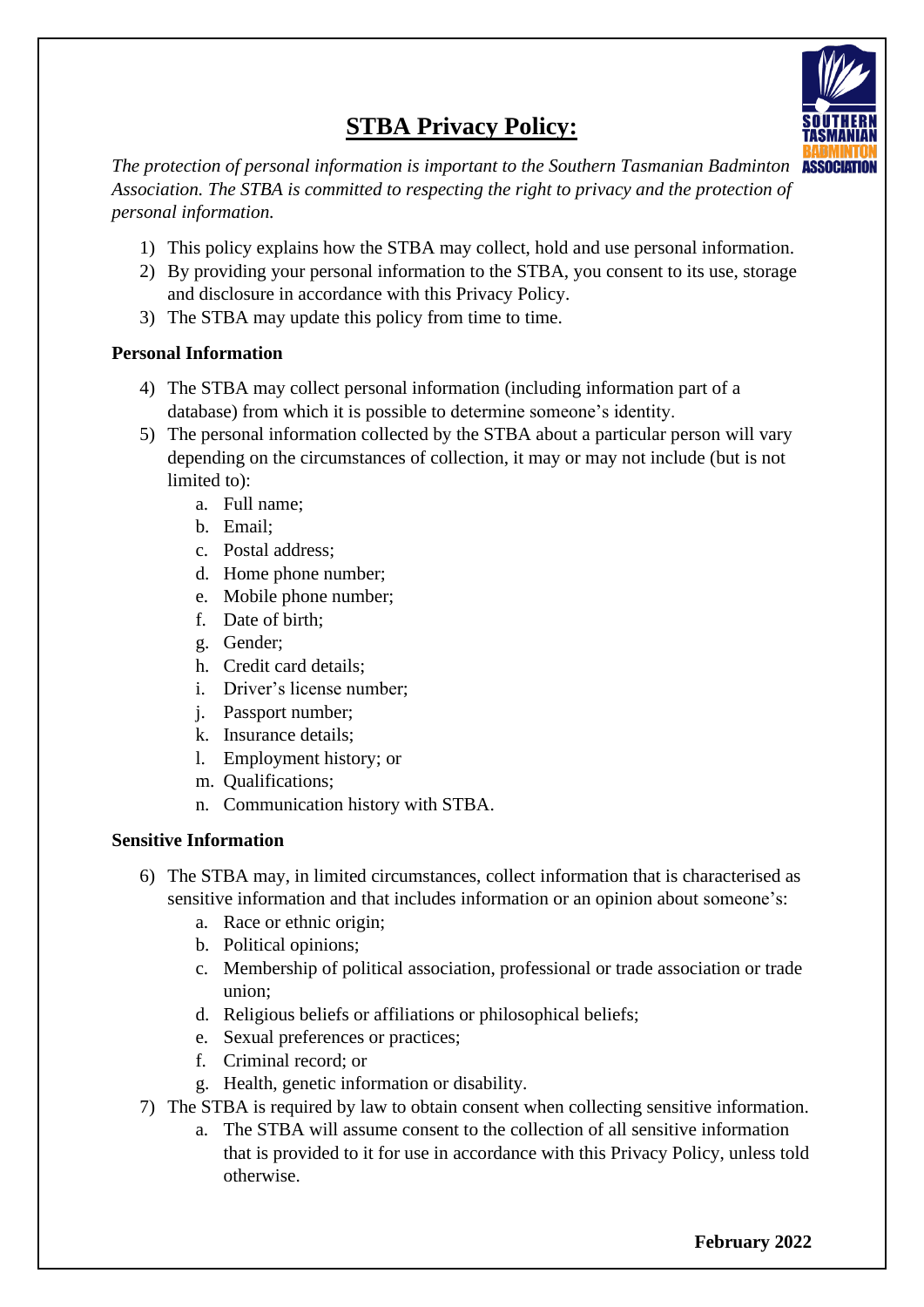## **Collecting Information**

- 8) The STBA may collect personal and sensitive information in the following ways:
	- a. Becoming a member of the STBA, or another STBA associated club;
	- b. Providing details to the STBA in an application, consent form, survey, feedback form or incident report;
	- c. Enter personal information into, or agree to having your personal information entered into, one of the STBA's online systems;
	- d. Accessing the STBA website;
	- e. Contacting the STBA via email, telephone or mail or engaging with the STBA via social media;
	- f. Participating in any program, activity, competition or event run by the STBA or another STBA associated club;
	- g. Are elected to the Committee;
	- h. Are appointed to any sub-committee; or
	- i. Where the STBA is required to do so by law (for education, child protection, work health and safety laws, charitable collections, medical treatment or other legislation in Australia).

## **Providing Information**

- 9) Depending on the circumstance, some types of information will be required and others types may be optional.
	- a. If you fail to provide information that is required this may:
		- i. Impact the STBA's ability to communicate with you;
		- ii. Provide the requested services;
		- iii. Jeapordise your ability to participate in programs or competitions;
		- iv. Apply for employment or volunteer positions at the STBA.
	- b. If it becomes impractical for the STBA to deal with you as a result of your failure to provide information or consent, the STBA may refuse to do so.

#### **Collection from Third Parties**

- 10) The STBA may collect personal information regarding a child from the parent or other responsible person associated with that child.
- 11) The STBA may collect personal information from clubs associated with the STBA.

#### **Information Storage and Protection**

- 12) The STBA stores information in different ways, including on paper or electronically.
- 13) Most of the information that the STBA stores is held within the Membership data base, which may be combined or linked with other information held about you.
- 14) The STBA has taken important steps to protect information from misuse, loss, unauthorized access, modification or disclosure, some of these steps include (but are not limited to):
	- a. Confidentiality requirements from employees, volunteers and committee members;
	- b. Security measures for system access;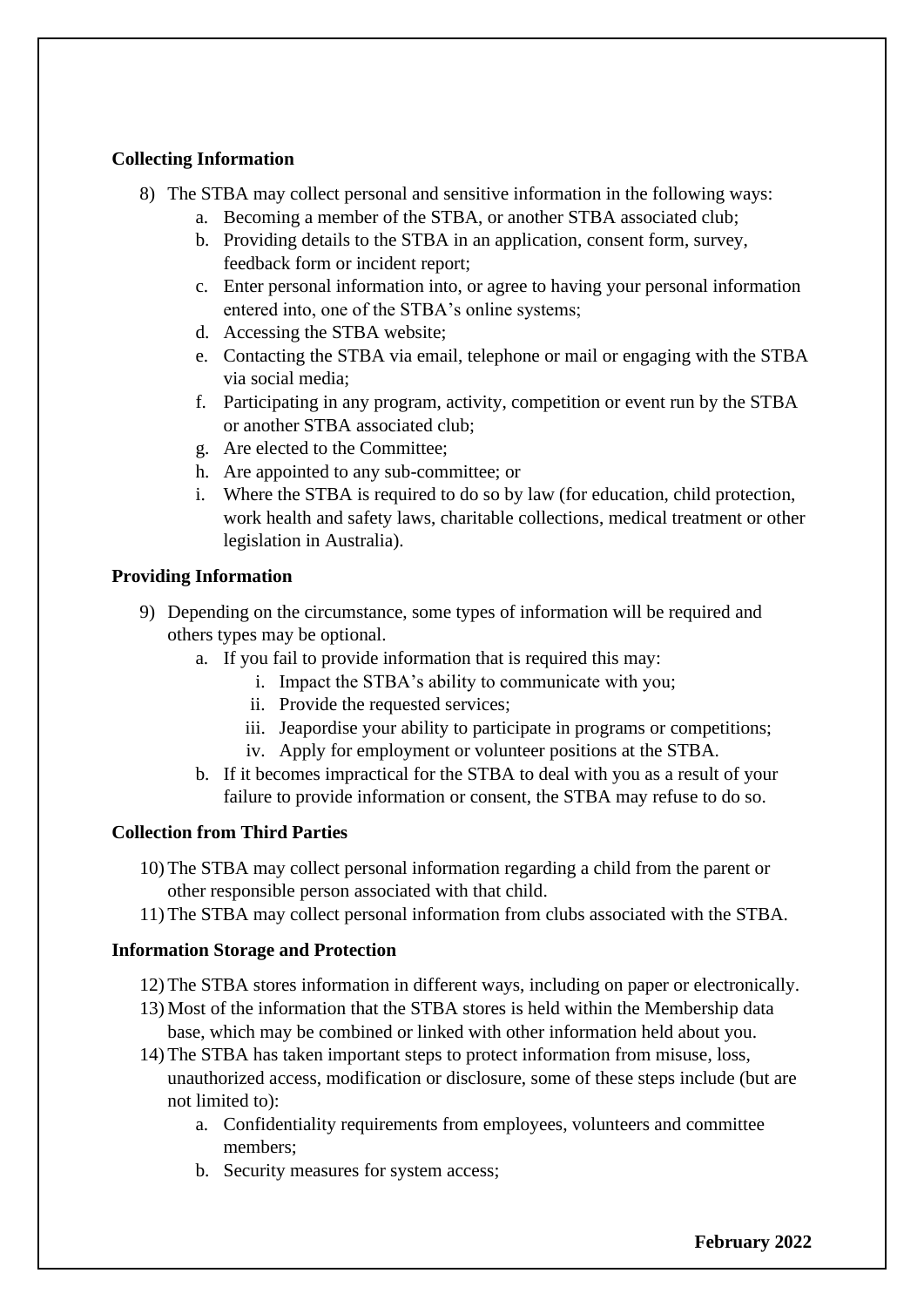c. Security measures for the STBA website.

## **STBA Use of Personal and Sensitive Information**

- 15) The STBA may use personal information to:
	- a. Verify your identity;
	- b. Complete background checks;
	- c. Research, develop, run, administer and market competitions, programs, activities and other events relating to badminton;
	- d. Respond to emergency situations involving or requiring medical treatment;
	- e. Administer and manage the STBA website; and
	- f. Keep you informed of news and information relating to various badminton events, activities and opportunities via various mediums.
- 16) Additionally, the STBA may use health information to ensure that programs we run are done so safely and in accordance with any special health needs participants may require.
- 17) Health information may also be kept for insurance purposes.

## **STBA Disclosure of Personal and Sensitive Information**

- 18) The STBA may disclose your personal information to the following organisations:
	- a. Badminton Tasmania;
	- b. Badminton Australia;
	- c. Any other organisations as permitted or required by law.
- 19) In situations where the information is disclosed to other organisations the STBA will strive to ensure that the personal information is only used by the organisation for a clear purpose as communicated to the STBA and handled in a manner coinciding with Australian Privacy Principles.
- 20) In addition, the STBA may also disclose personal information in the following situations;
	- a. Where your express or implies consent is provided;
	- b. To an enforcement body when reasonably necessary;
	- c. To lessen or prevent a threat to an individual or public health or safety.

## **Direct Marketing**

21) The STBA will ensure that any direct marketing utilising personal details provided to the STBA is only undertaken by the STBA itself concerning upcoming programs, events and activities.

## **Accessing and Seeking Correction of Information held by the STBA**

- 22) The STBA will take all reasonable steps to ensure that the personal information it collects, uses or discloses is accurate, complete and up to date.
	- a. However, the STBA relies on the accuracy of personal information as provided to us both directly or indirectly.
	- b. The STBA encourages users to regularly review and update their personal information.
	- c. If you would like to access personal information that is held about you, we require you to put your request in writing.